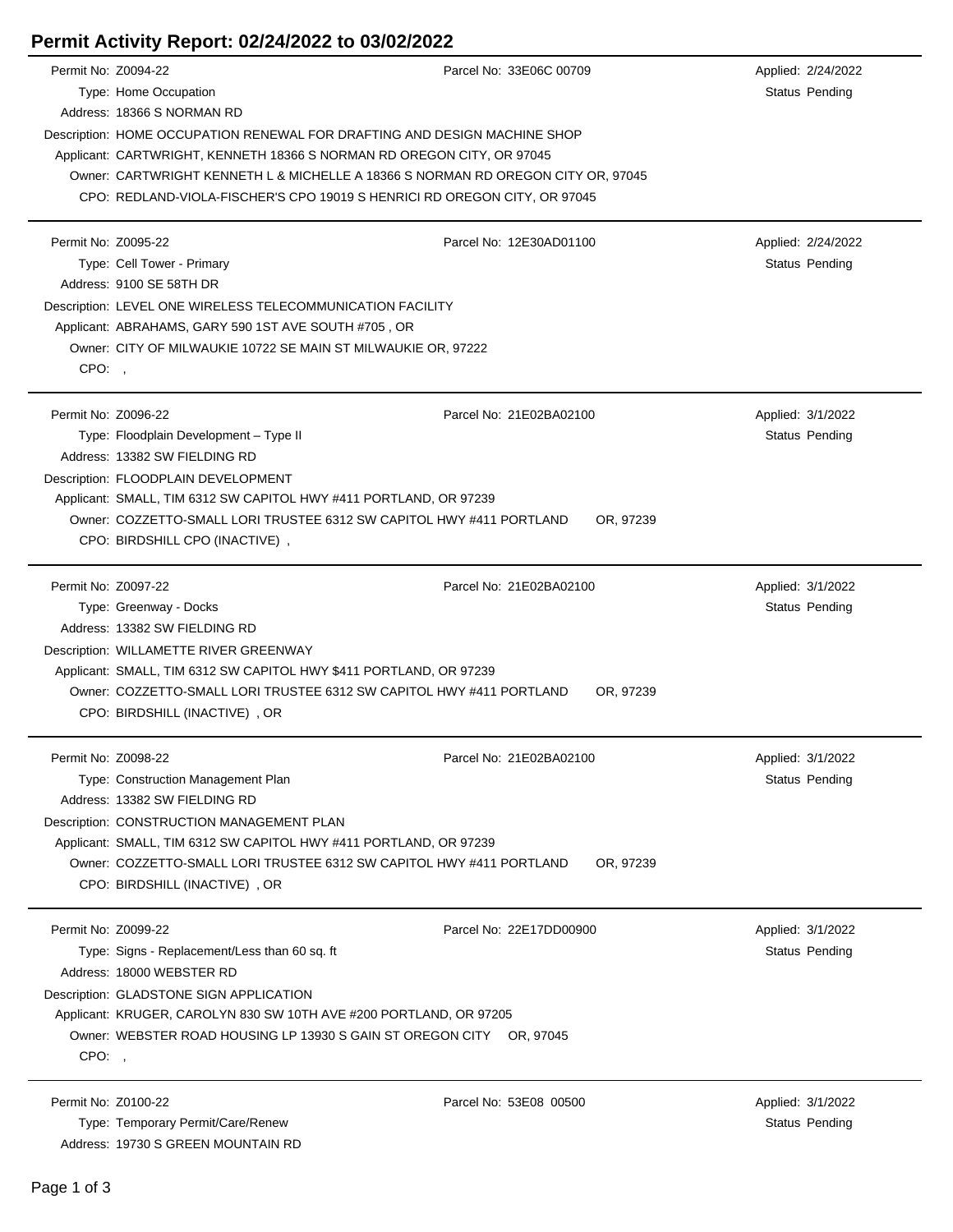## **Permit Activity Report: 02/24/2022 to 03/02/2022**

| Description: TEMPORARY DWELLING FOR CARE (RENEWAL)                        |                                                                                         |                   |  |  |  |  |
|---------------------------------------------------------------------------|-----------------------------------------------------------------------------------------|-------------------|--|--|--|--|
|                                                                           | Applicant: MOORE, ALICE 19730 S GREEN MT RD COLTON, OR 97017                            |                   |  |  |  |  |
|                                                                           | Owner: MOORE ARTHUR M & ALICE B 19730 S GREEN MOUNTAIN RD COLTON OR, 97017              |                   |  |  |  |  |
| CPO: COLTON CPO PO BOX 151 COLTON, OR 97017                               |                                                                                         |                   |  |  |  |  |
| Permit No: Z0101-22                                                       | Parcel No: 12E27BC02911                                                                 | Applied: 3/1/2022 |  |  |  |  |
|                                                                           |                                                                                         |                   |  |  |  |  |
| Type: Steep Slope Review I                                                |                                                                                         | Status Pending    |  |  |  |  |
| Address: 9423 SE SCOTTS RIDGE CT                                          |                                                                                         |                   |  |  |  |  |
|                                                                           | Description: STEEP SLOPE REVIEW<br>Applicant: ROSS, VICKI 53 SE 74TH PORTLAND, OR 97215 |                   |  |  |  |  |
|                                                                           |                                                                                         |                   |  |  |  |  |
| Owner: PURI SATISH 1128 NW 6TH ST REDMOND OR, 97756                       |                                                                                         |                   |  |  |  |  |
| CPO:,                                                                     |                                                                                         |                   |  |  |  |  |
| Permit No: Z0102-22                                                       | Parcel No: 23E36 01300                                                                  | Applied: 3/1/2022 |  |  |  |  |
| Type: Floodplain Development - Type II                                    |                                                                                         | Status Pending    |  |  |  |  |
| Address: 23838 SE DOWTY RD                                                |                                                                                         |                   |  |  |  |  |
| Description: FLOODPLAIN DEVELOPMENT                                       |                                                                                         |                   |  |  |  |  |
| Applicant: WOLLANDER, JASON 23838 DOWTY RD EAGLE CREEK, OR 97022          |                                                                                         |                   |  |  |  |  |
|                                                                           | Owner: WOLLANDER JAYSON M 23838 SE DOWTY RD EAGLE CREEK OR, 97022                       |                   |  |  |  |  |
| CPO: EAGLE CREEK-BARTON CPO,                                              |                                                                                         |                   |  |  |  |  |
|                                                                           |                                                                                         |                   |  |  |  |  |
| Permit No: Z0103-22                                                       | Parcel No: 34E07 01100                                                                  | Applied: 3/1/2022 |  |  |  |  |
| Type: Ag - Dwelling in conjunction with Farm Use                          |                                                                                         | Status Pending    |  |  |  |  |
| Address: 29303 SE HEIPLE RD                                               |                                                                                         |                   |  |  |  |  |
| Description: DWELLING IN CONJUCTION WITH FARM USE                         |                                                                                         |                   |  |  |  |  |
| Applicant: SHEPARD, ANDREW 1868 NE 114TH PLACE PORTLAND, OR 97220         |                                                                                         |                   |  |  |  |  |
| Owner: SHEPHERD ANDREW & ELLA 1868 NE 114TH PL PORTLAND                   | OR, 97220                                                                               |                   |  |  |  |  |
| CPO: EAGLE CREEK-BARTON CPO,                                              |                                                                                         |                   |  |  |  |  |
|                                                                           |                                                                                         |                   |  |  |  |  |
| Permit No: Z0104-22                                                       | Parcel No: 32E11C 00800                                                                 | Applied: 3/1/2022 |  |  |  |  |
| Type: Partition                                                           |                                                                                         | Status Pending    |  |  |  |  |
| Address: 19807 S FERGUSON RD                                              |                                                                                         |                   |  |  |  |  |
| Description: PARTITION                                                    |                                                                                         |                   |  |  |  |  |
|                                                                           | Applicant: NEKLASON, STEVE & TERESA 19807 S FERGUSON RD OREGON CITY, OR 97045           |                   |  |  |  |  |
| Owner: NEKLASON STEVEN & TERESA 19807 S FERGUSON RD OREGON CITY OR, 97045 |                                                                                         |                   |  |  |  |  |
| CPO: HAMLET OF BEAVERCREEK PO BOX 587 BEAVERCREEK, OR 97004               |                                                                                         |                   |  |  |  |  |
| Permit No: Z0105-22                                                       | Parcel No: 23E24 00301                                                                  | Applied: 3/2/2022 |  |  |  |  |
| Type: Home Occupation                                                     |                                                                                         | Status Pending    |  |  |  |  |
| Address: 26641 SE HWY 224                                                 |                                                                                         |                   |  |  |  |  |
| Description: HOME OCCUPATION RENEWAL                                      |                                                                                         |                   |  |  |  |  |
| Applicant: MARTIN, ERIC PO BOX 1528 BORING, OR 97009                      |                                                                                         |                   |  |  |  |  |
| Owner: MARTIN ERIC C PO BOX 1528 BORING                                   | OR, 97009                                                                               |                   |  |  |  |  |
| CPO: EAGLE CREEK-BARTON CPO,                                              |                                                                                         |                   |  |  |  |  |
|                                                                           |                                                                                         |                   |  |  |  |  |
| Permit No: Z0106-22                                                       | Parcel No: 21E33AA01800                                                                 | Applied: 3/2/2022 |  |  |  |  |
| Type: Construction Management Plan                                        |                                                                                         | Status Pending    |  |  |  |  |
| Address: 236 SW TUALATIN LOOP                                             |                                                                                         |                   |  |  |  |  |
| Description: CONSTRUCTION MANAGEMENT PLAN                                 |                                                                                         |                   |  |  |  |  |
| Applicant: HUGHES, JASON 236 SW TUALATIN LOOP WEST LINN, OR 97068         |                                                                                         |                   |  |  |  |  |
| Owner: HUGHES JASON & SHANNON 236 SW TUALATIN LOOP WEST LINN              | OR, 97068                                                                               |                   |  |  |  |  |
|                                                                           |                                                                                         |                   |  |  |  |  |